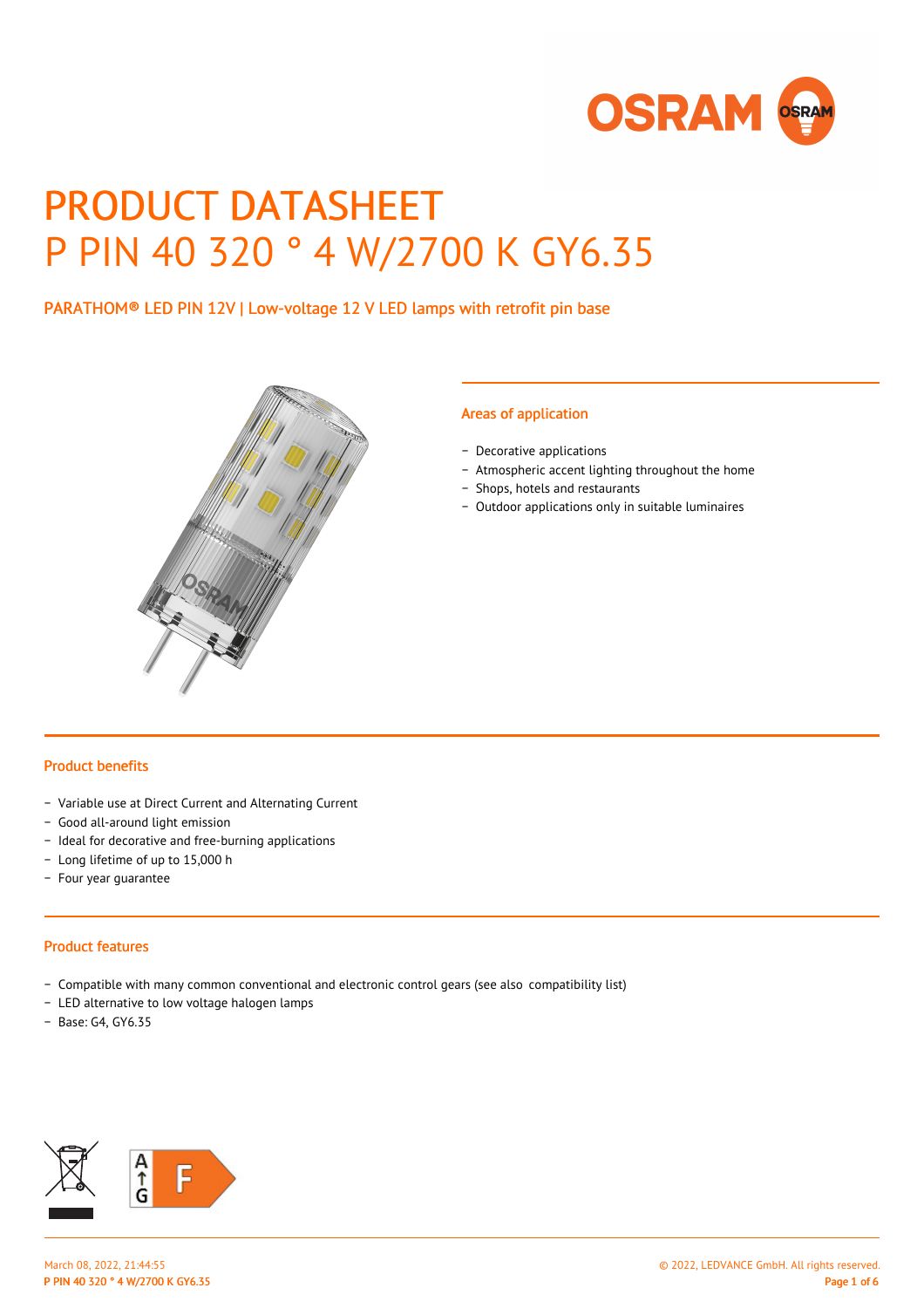# TECHNICAL DATA

# Electrical data

| Nominal wattage                          | 4 W     |
|------------------------------------------|---------|
| Construction wattage                     | 4.00 W  |
| Nominal voltage                          | 12 V    |
| Claimed equiv. conventional lamp power   | 40 W    |
| Nominal current                          | 500 mA  |
| Type of current                          | AC/DC   |
| Inrush current                           | 18.5 A  |
| Max. lamp no. on circuit break. 10 A (B) | 32      |
| Max. lamp no. on circuit break. 16 A (B) | 40      |
| Total harmonic distortion                | < 120 % |
| Power factor $\lambda$                   | > 0.50  |

### Photometrical data

| Luminous flux                           | 470 lm        |
|-----------------------------------------|---------------|
| Nominal useful luminous flux 90°        | 470 lm        |
| Luminous efficacy                       | 117 lm/W      |
| Lumen main.fact.at end of nom.life time | 0.70          |
| Light color (designation)               | Warm White    |
| Color temperature                       | 2700 K        |
| Color rendering index Ra                | $\geq 80$     |
| Light color                             | 827           |
| Standard deviation of color matching    | $\leq$ 6 sdcm |
| Rated LLMF at 6,000 h                   | 0.80          |
| Flickering metric (Pst LM)              | 1.0           |
| Stroboscope effect metric (SVM)         | 0.4           |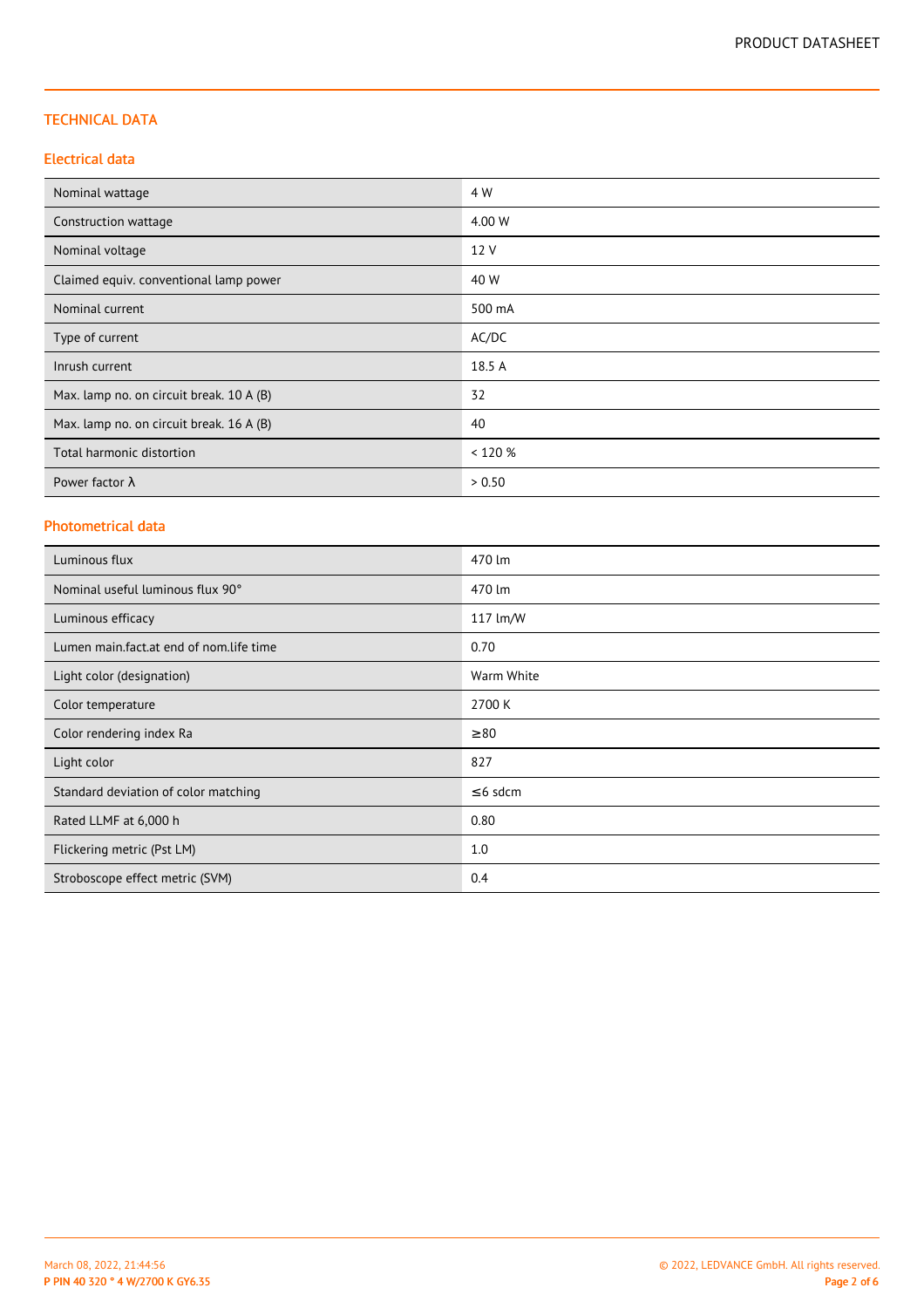

# Light technical data

| Beam angle                         | 320°     |
|------------------------------------|----------|
| Warm-up time (60 %)                | 0.50s    |
| Starting time                      | 0.5 s    |
| Rated beam angle (half peak value) | 320.00 ° |

# Dimensions & Weight



| Overall length   | 50.00 mm        |
|------------------|-----------------|
| Diameter         | 18.00 mm        |
| Maximum diameter | $18 \text{ mm}$ |
| Product weight   | 10.00 q         |

# Temperatures & operating conditions

| Ambient temperature range            | $-20+40$ °C |
|--------------------------------------|-------------|
| Maximum temperature at tc test point | 79 °C       |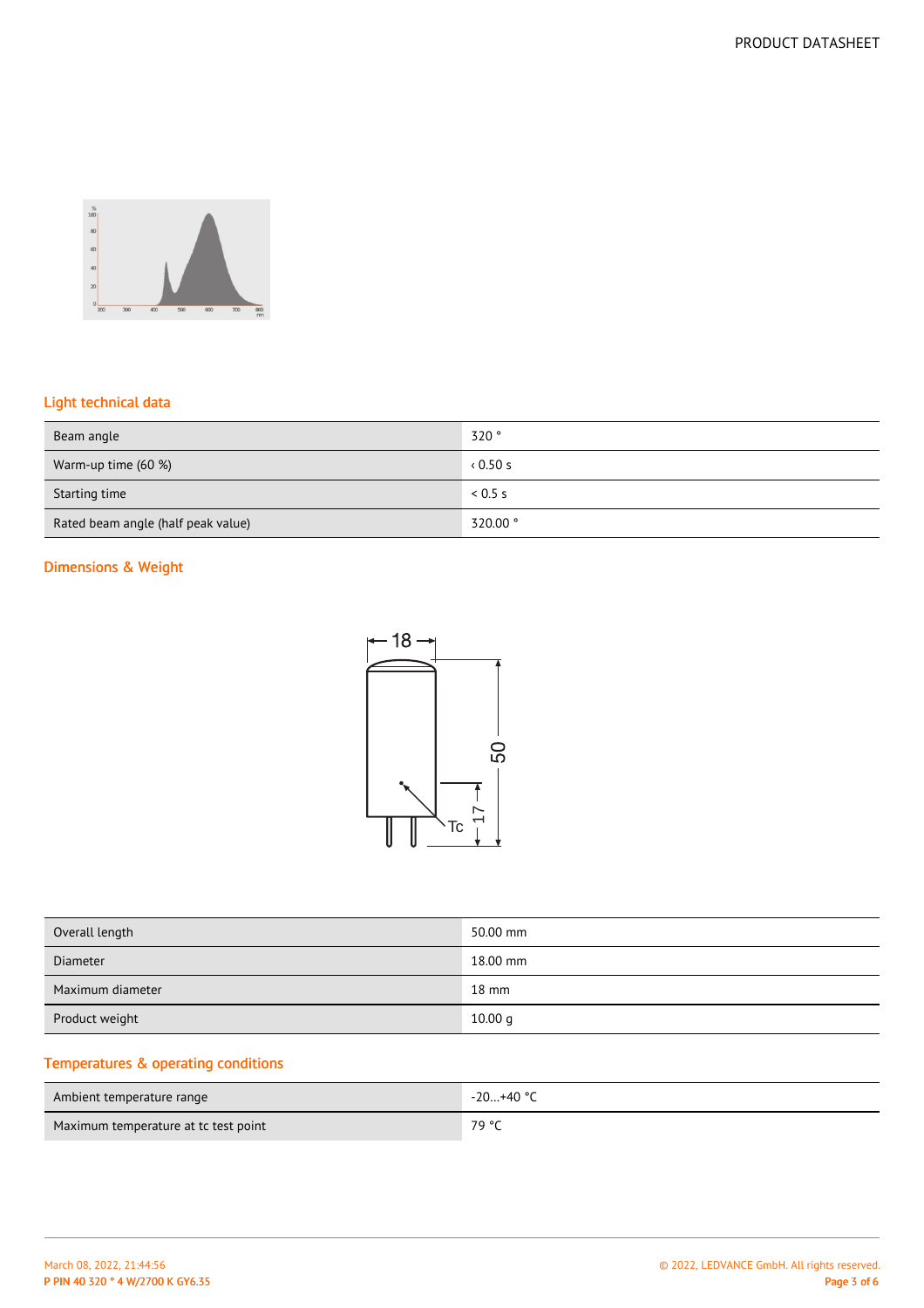# Lifespan

| Nominal lamp life time              | 15000 h     |
|-------------------------------------|-------------|
| Number of switching cycles          | 100000      |
| Lumen maintenance at end of serv    | 0.70        |
| Rated lamp survival factor at 6,000 | $\geq 0.90$ |

#### Additional product data

| Base (standard designation) | GY6.35            |
|-----------------------------|-------------------|
| Mercury content             | 0.0 <sub>mg</sub> |
| Design / version            | Clear             |

#### **Capabilities**

| $\sim$<br>Dimmable<br>$-$ | No<br>$\sim$ $\sim$ |
|---------------------------|---------------------|
|---------------------------|---------------------|

# Certificates & Standards

| Energy efficiency class                      | F(1)           |
|----------------------------------------------|----------------|
| Energy consumption                           | 4.00 kWh/1000h |
| Type of protection                           | <b>IP20</b>    |
| Standards                                    | CE / EAC       |
| Photobiological safety group acc. to EN62778 | RG1            |

1) Energy efficiency class (EEC) on a scale of A (highest efficiency) to G (lowest efficiency)

# Country-specific categorizations

| Orde<br>ΈΠ<br>ence<br>. | 4W<br>. DPINAD 1 |
|-------------------------|------------------|
|                         |                  |

# LOGISTICAL DATA

# Energy labellling regulation data acc EU 2019/2015

| Lighting technology used                            | LED         |
|-----------------------------------------------------|-------------|
| Non-directional or directional                      | <b>NDLS</b> |
| Mains or non-mains                                  | <b>NMLS</b> |
| Light source cap-type (or other electric interface) | GY6.35      |
| Connected light source (CLS)                        | No          |
| Color-tuneable light source                         | No          |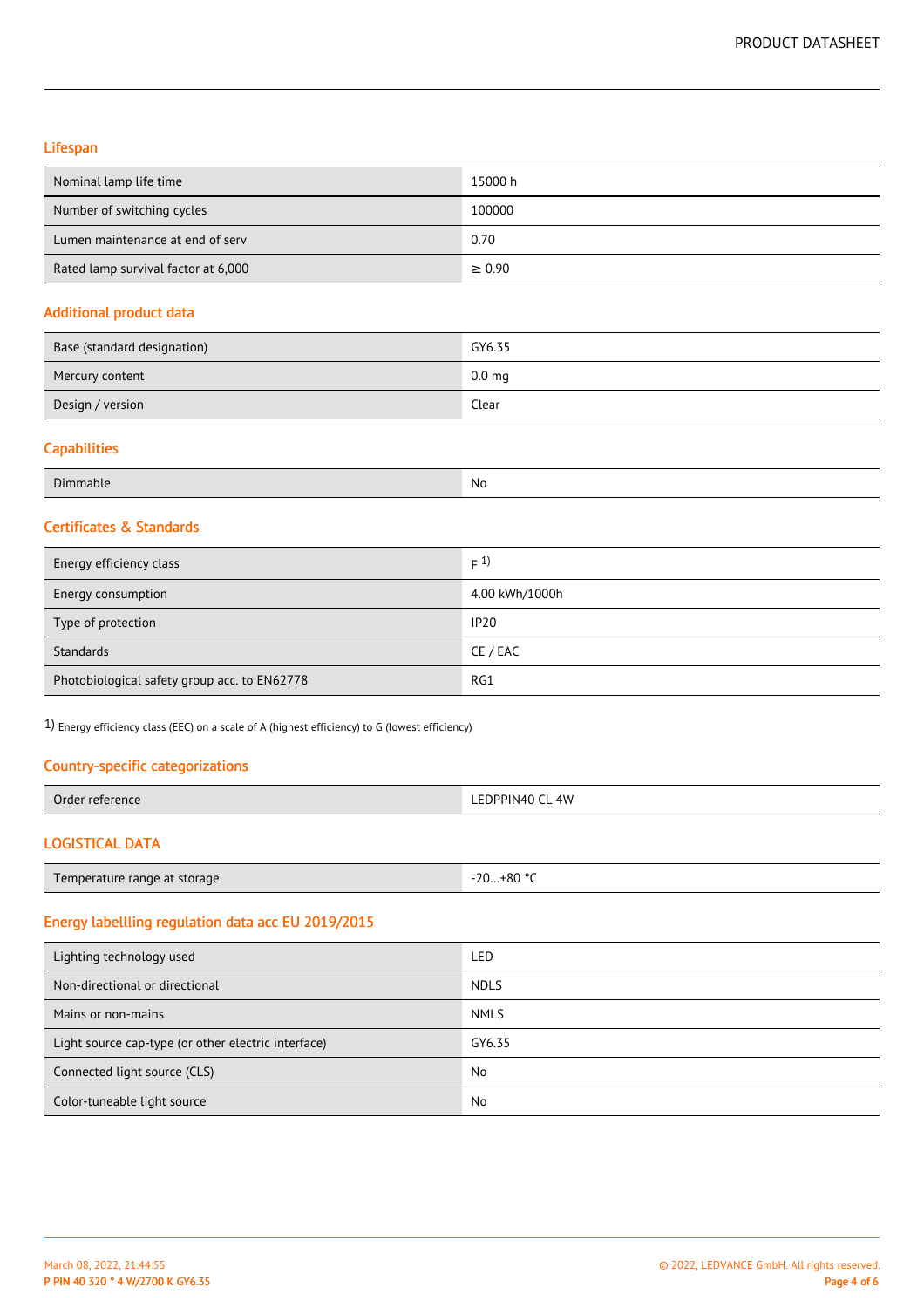| Envelope                                             | No             |
|------------------------------------------------------|----------------|
| High luminance light source                          | No             |
| Anti-glare shield                                    | No             |
| Correlated colour temperature type                   | SINGLE_VALUE   |
| Standby power                                        | 0.00           |
| Claim of equivalent power                            | Yes            |
| Length                                               | 50.00 mm       |
| Height                                               | 18.00 mm       |
| Width                                                | 18.00 mm       |
| Chromaticity coordinate x                            | 0.458          |
| Chromaticity coordinate y                            | 0.410          |
| Beam angle                                           | SPHERE_360     |
| Survival factor                                      | 0.90           |
| LED light source replaces a fluorescent light source | not applicable |
| <b>EPREL ID</b>                                      | 522872         |
| Model number                                         | AC32111        |

# Safety advice

− To ensure full light efficiency and product lifetime, it is recommended to detach any glass or cover of the luminaire.

# DOWNLOAD DATA

| DOWNLOAD DATA                                        |
|------------------------------------------------------|
| Declarations of conformity<br>LED PIN 20 NON-DIM 12V |

# LOGISTICAL DATA

| Product code  | Packaging unit (Pieces/Unit) | Dimensions (length x width x height) | Gross weight | <b>Volume</b>           |
|---------------|------------------------------|--------------------------------------|--------------|-------------------------|
| 4058075622357 | Folding box                  | 28 mm x 28 mm x 67 mm                | 15.00 g      | $0.05$ dm <sup>3</sup>  |
| 4058075622364 | Shipping box<br>20           | 150 mm x 122 mm x 77 mm              | 336.00 g     | 1.41 $\text{dm}^3$      |
| 4058075622371 | Shipping box<br>120          | 256 mm x 160 mm x 248 mm             | 2151.00 g    | $10.16$ dm <sup>3</sup> |

The mentioned product code describes the smallest quantity unit which can be ordered. One shipping unit can contain one or more single products. When placing an order, for the quantity please enter single or multiples of a shipping unit.